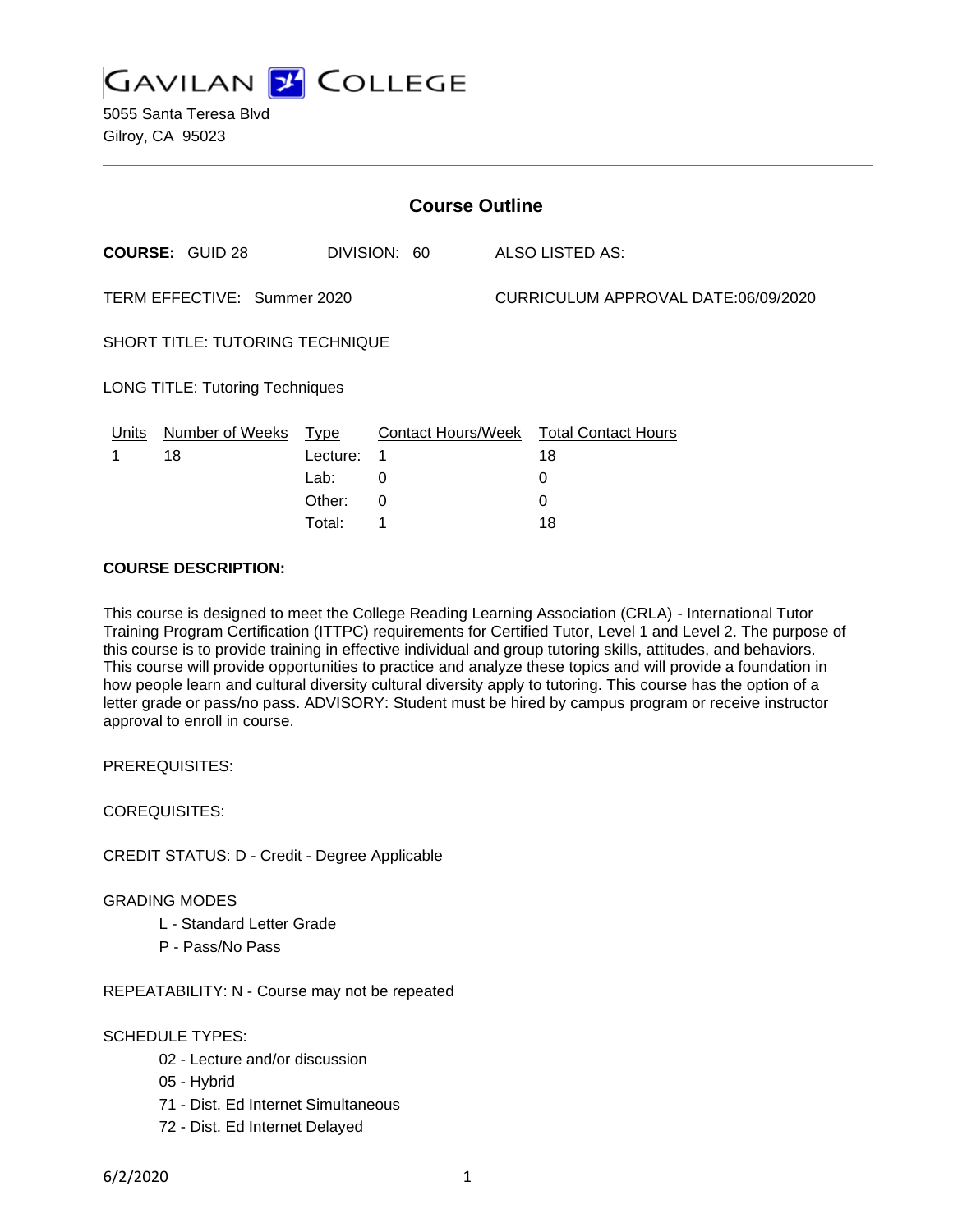# **STUDENT LEARNING OUTCOMES:**

By the end of this course, a student should:

1. Apply the steps for organizing, conducting, and concluding a tutoring session.

2. Evaluate and employ effective tutoring strategies in response to various communication and learning styles to facilitate active learning and critical thinking in a tutoring session.

3. Integrate and assess the effectiveness of a variety of study skills, content-specific tips and techniques, approaches to problem-solving, and academic success strategies.

4. Articulate how cultural diversity influences tutoring and learning.

#### **CONTENT, STUDENT PERFORMANCE OBJECTIVES, OUT-OF-CLASS ASSIGNMENTS**

Curriculum Approval Date:06/09/2020 Note: Students who enroll in this class will learn new tutoring techniques and will continue practicing their skills under faculty supervision. (1 HOUR) Course overview & building community What is tutoring? What is the role of a tutor? Tutor/Tutee Roles, Responsibilities, and Expectations Assignments: session observation, class norms; tutoring activity (1 HOUR) How do we learn? What affects our ability to learn? Assignments: personal learning history; (1 HOUR) Models of the Learning Process; learning theory and practice; 4 Dimensions of Learning Assignments: self-reflection; scenarios; KWL+; (1 HOUR) Motivation & Engagement Assignments: jigsaw; inner coach activity; assess scenarios (1 HOUR) Critical Thinking & Bloom's Taxonomy Assignments: Reading responses; analyze assignments using Bloom's Taxonomy (1 HOUR) Tutoring Cycle Assignments: incomplete outline; quiz; (1 HOUR) Active Learning & Intelligent Practice Assignments: scenarios; role-play; draft of peer educator philosophy statement (1 HOUR) Active Learning & Asking Effective Questions Assignments: question game; scenarios (1 HOUR) Learning Styles Assignments: origami learning styles activity; (1 HOUR) Various roles of peer tutor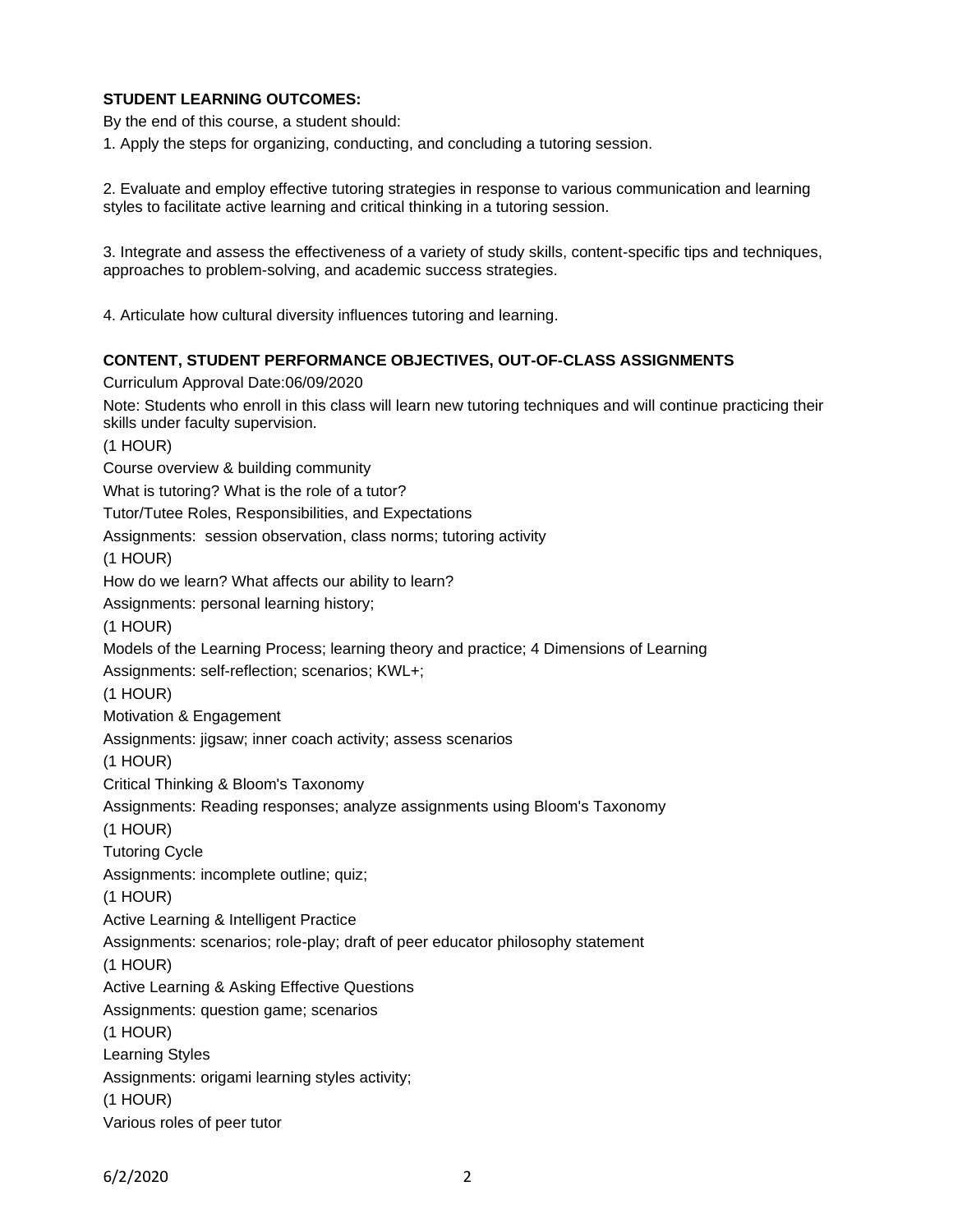Assignments: scenarios; role-play; short-answer essay questions (1 HOUR) Cultural Competency Assignments: reflection (1 HOUR) Difficult Tutoring Situations Assignments: problem-solving/matching activity; role-play (1 HOUR) Strategies for Being Flexible & Effective Assignments: (1 HOUR) Coaching & Observations Assignments: fishbowl sessions; practice observations; (1 HOUR) Self-Observation Project Assignments: create a scenario; backwards plan for tutoring session (1 HOUR) Peer Educator Philosophy Statement Assignments: final draft of statement (1 HOUR) Self-Observation Project Assignments: facilitate & record session with partner; self-assessment (1 HOUR) Final Presentations: Observations & Philosophy Statements; Assignments: present take-aways from course; make goals for improvement during next semester/year

# **METHODS OF INSTRUCTION:**

in-class discussions, group activities (e.g. presentations, mock tutoring sessions, role play/scenarios, campus resource scavenger hunts), lectures, supplemental readings, presentations, online readings and tutorials

### **OUT OF CLASS ASSIGNMENTS:**

Required Outside Hours: 5

Assignment Description: Self-Observation & Reflection Project: Students will complete an observation form as they watch a video of themselves facilitating a session that they recorded with a partner in class. Then, they will write an assessment of their performance, focusing both on what they noticed (analysis) and identifying areas of strength and areas that they would like to improve.

Required Outside Hours: 18

Assignment Description: Reading Responses. Students will read and write responses to chapters and articles related to tutoring and learning.

Required Outside Hours: 5

Assignment Description: Tutor/Peer Educator Philosophy Statement: Students will create a statement of their tutor/peer educator philosophy. This can take the form of a written essay, a slideshow presentation, a poster, a video, or another artifact as agreed to by the student and instructor.

Required Outside Hours: 8

Assignment Description: Problem-Solving. Students will apply tutoring techniques to scenarios.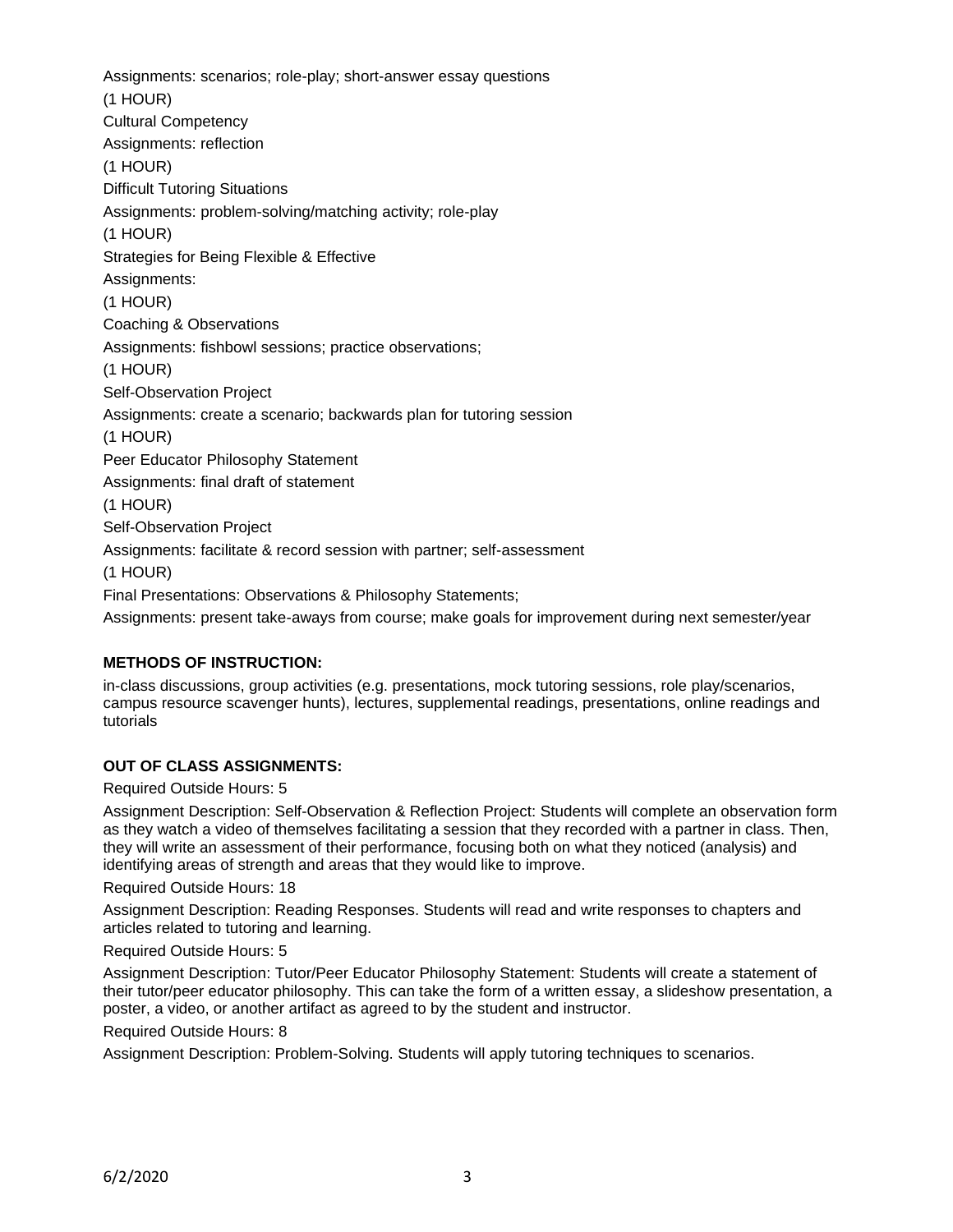# **METHODS OF EVALUATION:**

Skill demonstrations Percent of total grade: 35.00 % presentations; mock session video & reflection; reflective journal; Problem-solving assignments Percent of total grade: 30.00 % group work; role play/ scenarios; mock tutoring sessions; Writing assignments Percent of total grade: 15.00 % Students will demonstrate learning and self-evaluation through short writing assignments and tutor philosophy statement. Objective examinations Percent of total grade: 20.00 % quizzes on course concepts (e.g. learning theories, tutoring cycle, cultural awareness and diversity, etc.)

# **REPRESENTATIVE TEXTBOOKS:**

Amy Baldwin, University of Central Arkansas. College Success. Houston, TX: OpenStax,2020.

This open-access resource (https://openstax.org/details/books/college-success) is free and covers many of the topics outlined in the CRLA Certification, International TUTOR Training Program Certification (ITTPC), Levels 1 & 2.

ISBN: 978-1-951693-17-6